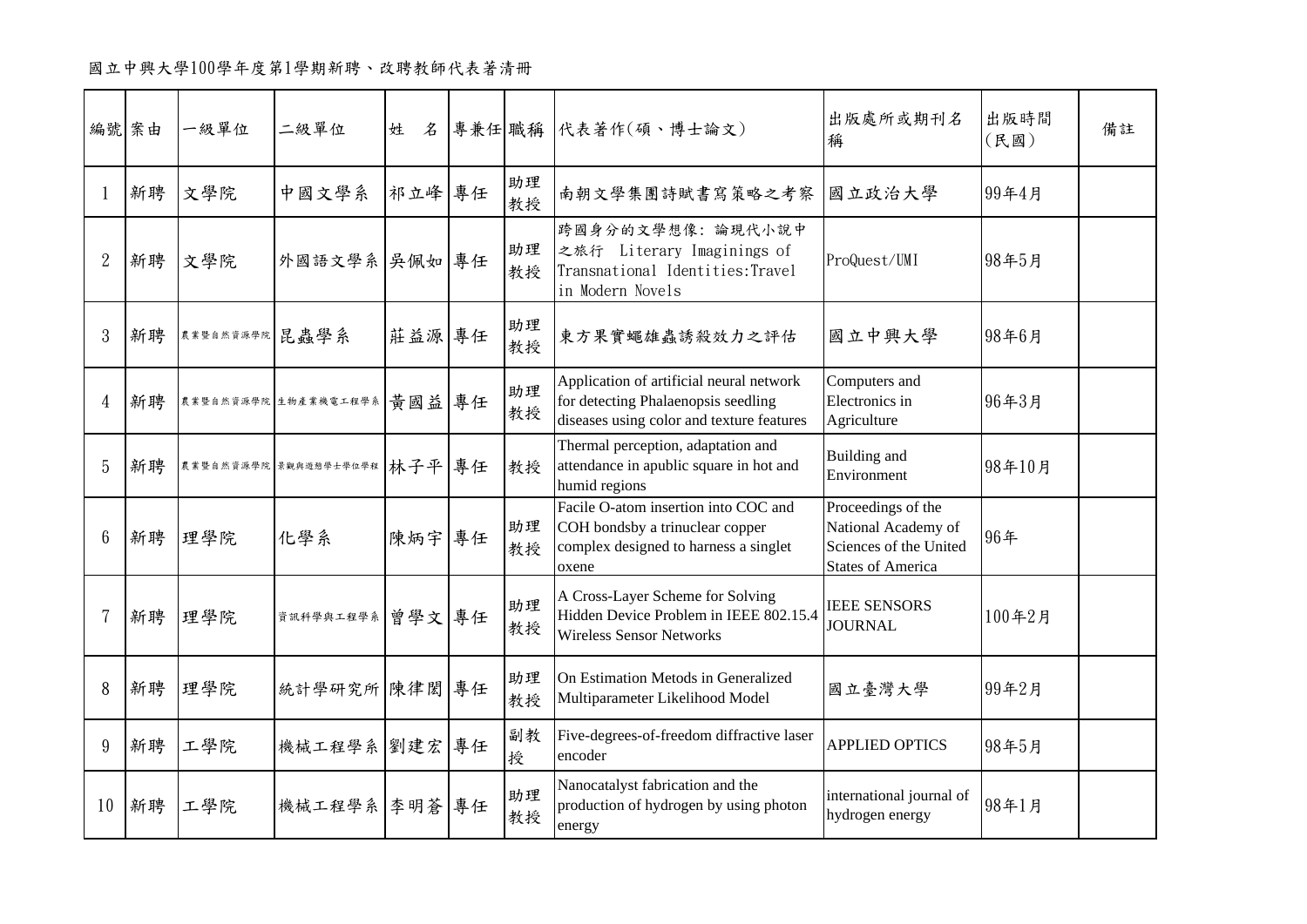|    | 編號 案由 | 一級單位 | 二級單位                     | $\mathcal{Z}$<br>姓 |                  |          | 專兼任 職稱 代表著作(碩、博士論文)                                                                                                                          | 出版處所或期刊名<br>稱                                                                                    | 出版時間<br>(民國) | 備註 |
|----|-------|------|--------------------------|--------------------|------------------|----------|----------------------------------------------------------------------------------------------------------------------------------------------|--------------------------------------------------------------------------------------------------|--------------|----|
| 11 | 新聘    | 工學院  | 電機工程學系 祁錦雲 專任            |                    |                  | 教授       | Phosphor converted LEDs with<br>omnidirectional-reflector coating                                                                            | <b>OPTICS EXPRESS</b>                                                                            | 98年12月       |    |
| 12 | 新聘    | 工學院  | 電機工程學系林光儀                |                    | 專任專 助理<br>案計畫 教授 |          | Drift current dominated terahertz radiation APPLIED PHYSICS<br>from InN at low-density excitation                                            | <b>LETTERS</b>                                                                                   | 97年12月       |    |
| 13 | 新聘    | 工學院  | 化學工程學系 李思禹 專任            |                    |                  | 助理<br>教授 | Separation of 1-butanol by pervaporation<br>using a novel tri-layer PDMS composite<br>membrane                                               | Journal of Membrane<br>Science                                                                   | 99年11月       |    |
|    | 14 新聘 | 工學院  | 材料料學與工程學系宋振銘專任           |                    |                  | 副教<br>授  | Observations on PVP-protected noble<br>metallic nanoparticle deposits upon<br>heating via in situ synchrotron radiation<br>X-ray diffraction | <b>Physical Chemistry</b><br><b>Chemical Physics</b>                                             | 100年3月       |    |
| 15 | 新聘    | 工學院  | 精密工程研究所 洪瑞華 專任           |                    |                  | 教授       | Novel Device Design for High-Power<br>InGaN/Sapphire LEDs Using Copper<br><b>Heat Spreader With Reflector</b>                                | <b>IEEE JOURNAL OF</b><br>SELECTED TOPICS<br><b>IN QUANTUM</b><br><b>ELECTRONICS</b>             | 98年7月        |    |
| 16 | 新聘    | 工學院  | 生醫工程研究所 陳建甫 專任           |                    |                  | 助理<br>教授 | High-pressure needle interface for<br>thermoplastic microfluidics                                                                            | Lab on a Chip                                                                                    | 98年1月        |    |
| 17 | 新聘    | 獸醫學院 | 獸醫學系                     | 陳冠升 專任             |                  | 助理<br>教授 | Periostin expression distinguishes<br>between light and dark hypertrophic<br>chondrocytes                                                    | The International<br>Journal of<br>Biochemistry & Cell<br>Biology                                | 99年6月        |    |
| 18 | 新聘    | 獸醫學院 | 默醫病理生物学研究所 林以樂 專任        |                    |                  | 助理<br>教授 | Sciatic nerve repair by microgrooved<br>nerve conduits made of chitosan-gold<br>nanocomposites                                               | <b>Surgical Neurology</b>                                                                        | 97年12月       |    |
| 19 | 新聘    |      | 社會科學暨管理學院 科技管理研究所 蘇信寧 專任 |                    |                  | 助理<br>教授 | Visualization of Global Science and<br><b>Technology Policy Research Structure</b>                                                           | Journal of The<br><b>American Society For</b><br>Information Science and   登 (已接受)<br>Technology | 預計100年刊      |    |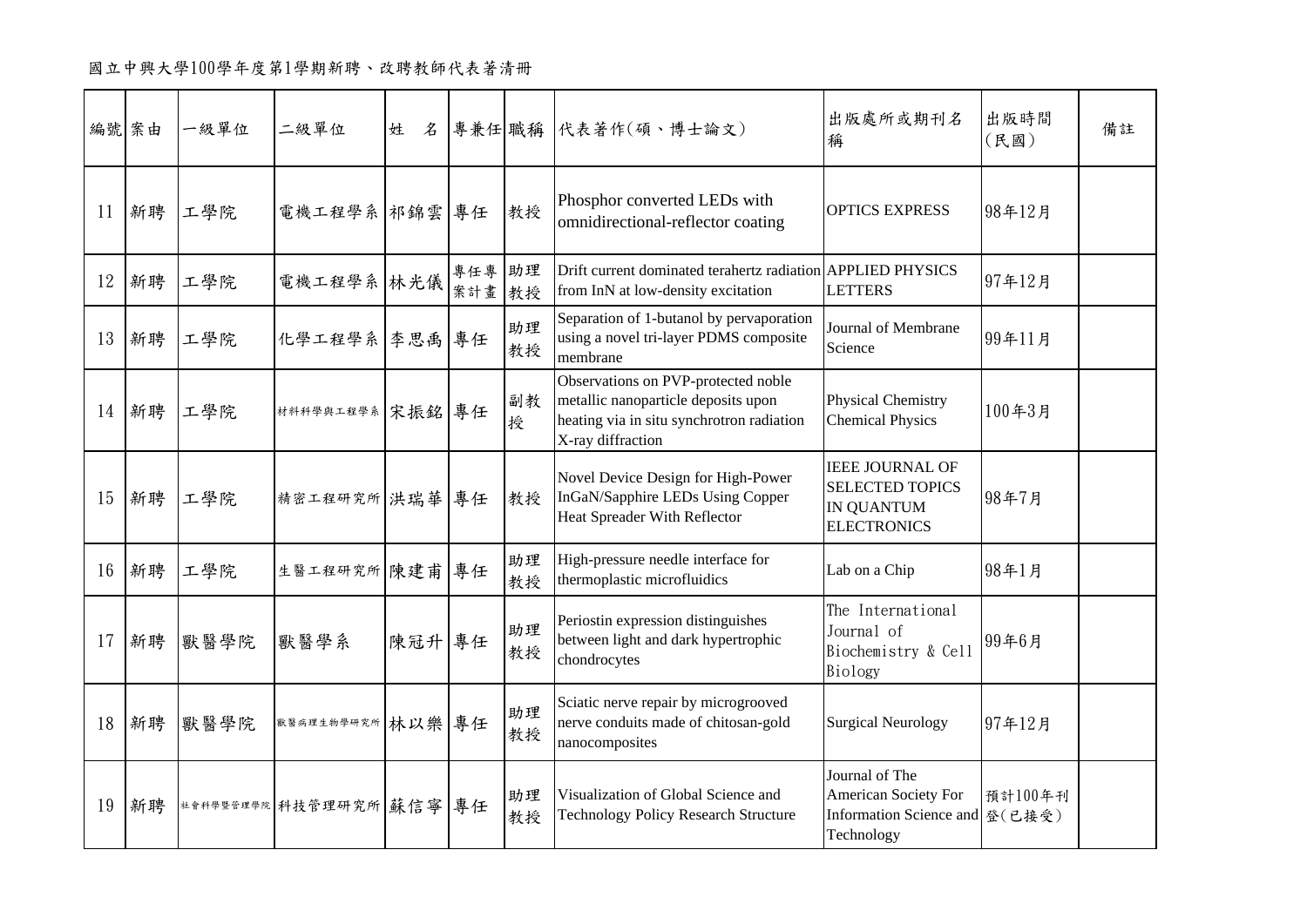|    | 編號 案由 | 一級單位 | 二級單位                        |        |          | 姓 名 專兼任 職稱 代表著作(碩、博士論文)                                                                                                              | 出版處所或期刊名<br>稱                                                                                                     | 出版時間<br>(民國) | 備註 |
|----|-------|------|-----------------------------|--------|----------|--------------------------------------------------------------------------------------------------------------------------------------|-------------------------------------------------------------------------------------------------------------------|--------------|----|
| 20 | 新聘    | 理學院  | 應用數學系                       | 李鴻志 兼任 | 副教<br>授  | Packing and covering cpmplete bipartite<br>multidigraphs with 6-circuits                                                             | ARS Combinatoria                                                                                                  | 99年10月       |    |
| 21 | 新聘    | 理學院  | 應用數學系                       | 謝閭如兼任  | 助理<br>教授 | 國小二、三年級學生對等號算式的<br>理解                                                                                                                | 教育研究月刊                                                                                                            | 99年2月        |    |
| 22 | 新聘    | 工學院  | 學士後太陽能趙貴祥 兼任                |        | 教授       | Modeling and fault diagnosis of a<br>photovoltaic system                                                                             | <b>Electric Power Systems</b><br>Research                                                                         | 97年1月        |    |
| 23 | 新聘    | 工學院  | 學士後太陽能翁國亮 兼任                |        | 助理<br>教授 | Performance evaluation of an innovative<br>fan-coil unit:<br>Low-temperature differential variable air<br>volume FCU                 | <b>Energy and Buildings</b>                                                                                       | 96年6月        |    |
| 24 | 新聘    | 工學院  | 學士後太陽能沈玉如兼任                 |        | 助理<br>教授 | 模糊赫普菲爾類神經網路在通訊排程<br>問題上之應用                                                                                                           | 國立成功大學                                                                                                            | 96年6月        |    |
| 25 | 新聘    | 獸醫學院 | 獸醫學系                        | 陳文英兼任  | 助理<br>教授 | Chromium supplementation enhances<br>insulin signalling in skeletal muscle of<br>obese KK/HIJ diabetic mice                          | Diabetes, Obesity and<br>Metabolism                                                                               | 98年4月        |    |
| 26 | 新聘    |      | 社食科學暨管理學院 財務金融學系 邱臙珍 兼任     |        | 副教<br>授  | Industry Concentration and Cash Flow at<br><b>Risk</b>                                                                               | <b>Economics Bulletin</b>                                                                                         | 99年1月        |    |
| 27 | 新聘    |      | 社会科学暨管理学院高階經理人碩士在職專班 彭朱如康任  |        | 副教<br>授  | The Coexistence of Competition and<br>Cooperation between Networks:<br>Implications from Two Taiwanese<br><b>Healthcare Networks</b> | British Journal of<br>Management                                                                                  | 98年9月        |    |
| 28 | 改聘    |      | 農業暨自然資源學院 生物产業機電工程學系 王豊政 專任 |        | 副教<br>授  | Effects of pressure drop and<br>superficial velocity on the bubbling<br>fluidized bed incinerator                                    | Journal of<br><b>Environmental Science</b><br>& Health, Part A<br>Toxic/Hazardous<br>Substance &<br>Environmental | 96年12月       |    |